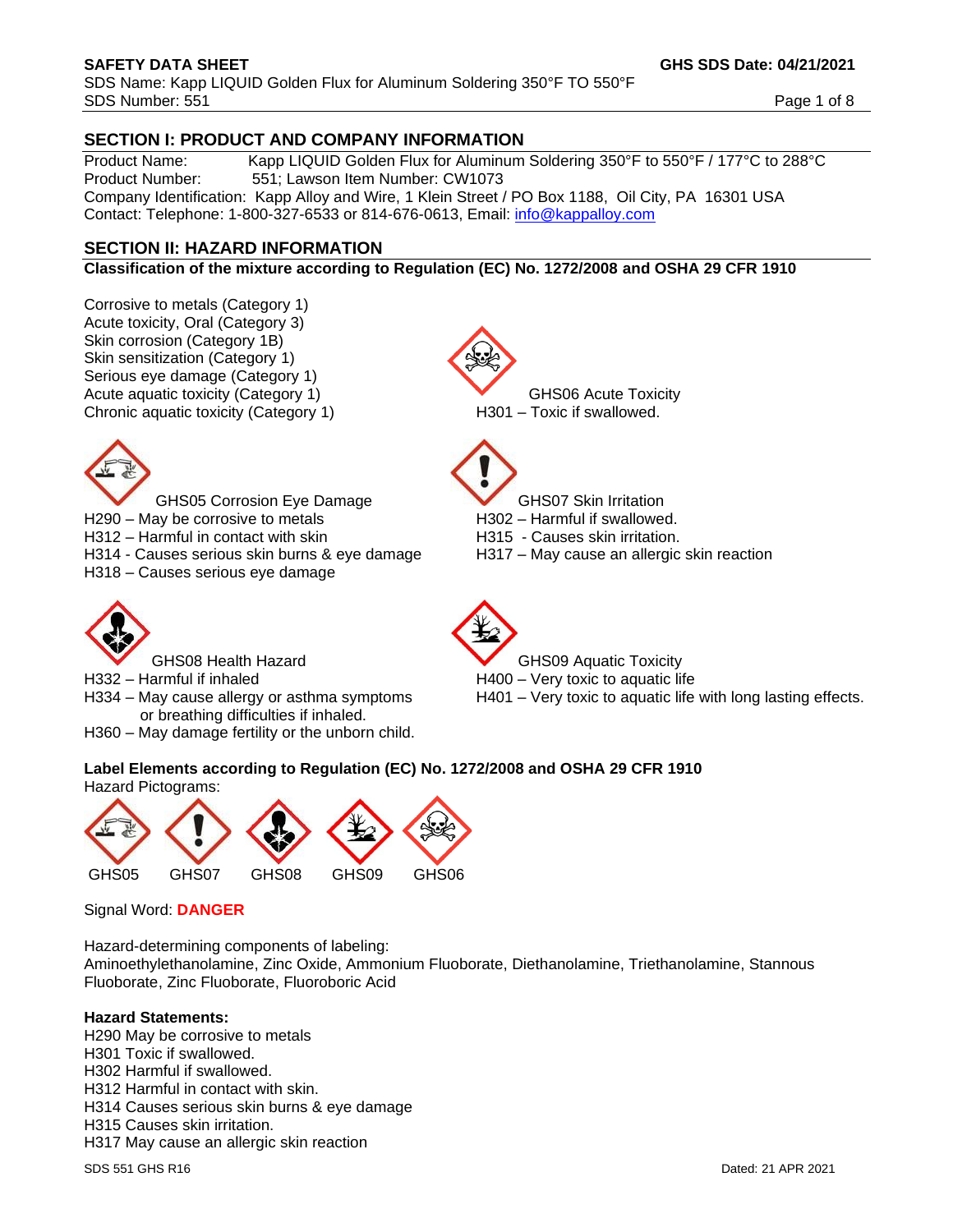SDS Name: Kapp LIQUID Golden Flux for Aluminum Soldering 350°F TO 550°F SDS Number: 551 Page 2 of 8

H318 Causes serious eye damage.

H332 Harmful if inhaled.

H334 May cause allergy or asthma symptoms or breathing difficulties if inhaled.

H360 – May damage fertility or the unborn child.

H400 Very toxic to aquatic life

H401 Very toxic to aquatic life with long lasting effects.

# **Precautionary Statements:**

| Precautionary Statements: |                                                                                                                                                                                                                         |
|---------------------------|-------------------------------------------------------------------------------------------------------------------------------------------------------------------------------------------------------------------------|
| $P220 -$                  | Wear protective gloves, clothing, eye, face, and respiratory protection.                                                                                                                                                |
| P234 -                    | Keep only in original container.                                                                                                                                                                                        |
| P <sub>260</sub> -        | Do not breathe dust, mist, or fumes.                                                                                                                                                                                    |
| P261 -                    | Avoid breathing dust/fumes/gas/mist/vapors/spray.                                                                                                                                                                       |
| P <sub>264</sub> -        | Wash thoroughly after handling.                                                                                                                                                                                         |
| P270 -                    | Do not eat, drink or smoke when using this product.                                                                                                                                                                     |
| P271 -                    | Use only outdoors or in a well-ventilated area.                                                                                                                                                                         |
| P272 -                    | Contaminated work clothing should not be allowed out of the workplace.                                                                                                                                                  |
| P273 -                    | Avoid release to the environment.                                                                                                                                                                                       |
| P280 -                    | Wear protective gloves/protective clothing/eye protection/face protection.                                                                                                                                              |
|                           | P305+P351+P338 – IF IN EYES: Flush with water for at least 15 minutes to remove irritant. Remove contact<br>lenses, if present and easy to do. Continue rinsing. Consult a physician immediately.                       |
|                           | P304+P340+P312 - IF INHALED: Remove victim to fresh air and keep at rest in a position comfortable for                                                                                                                  |
| P342+P311 -               | breathing. Call a Poison Control Center / doctor if you feel unwell or experience respiratory<br>symptoms.                                                                                                              |
| P303+P353+P361            | IF ON SKIN (or hair): Remove/ Take off immediately all contaminated clothing. Rinse skin<br>and hair with soap & water / shower.                                                                                        |
| P302+352 -                | Wash skin and hair with plenty of water.                                                                                                                                                                                |
| P333+313 -                | If skin irritation or a rash occurs: Get medical advice/attention.                                                                                                                                                      |
| $P301 + P310$             | IF SWALLOWED: Call a physician or Poison Control Center IMMEDIATELY;                                                                                                                                                    |
| P330 + P331               | Rinse mouth. DO NOT induce vomiting. Advise of chemical composition. (Section III) and<br>Potential Health Effects, (section VIII). Corrosive to mucous membranes. May contain<br>corrosive hydrofluoric acid solution. |
| P321 -                    | Specific treatment (see supplemental first aid instructions).                                                                                                                                                           |
| P362+364 -                | Take off contaminated clothing, and wash before reuse.                                                                                                                                                                  |
| P390+P391 -               | Absorb spillage to prevent material damage. Collect spillage.                                                                                                                                                           |
| P404 -                    | Store in a closed container.                                                                                                                                                                                            |
| P405+P406 -               | Store locked up, in original container or corrosive resistant stainless steel with a resistant<br>inner liner.                                                                                                          |
| P501 -                    | Dispose of contents/container in accordance with local/regional/national/international regulations.                                                                                                                     |
|                           |                                                                                                                                                                                                                         |

# **Other hazards:**

PBT: Does not meet criteria for persistent – bio cumulative – toxic. vPvB: Does not meet criteria for very persistent – very bio cumulative.

# **SECTION III: COMPOSITION / INGREDIENTS** \*(Hazardous compone

| ents 1% or greater; Carcinogens 0.1% or greater) |                |                   |           |  |  |
|--------------------------------------------------|----------------|-------------------|-----------|--|--|
| <b>Component</b>                                 | <b>CAS No.</b> | <b>EINECS No.</b> | Weight %  |  |  |
| Aminoethanolamine                                | $111 - 41 - 1$ | 203-867-5         | 25-35     |  |  |
| <b>Zinc Oxide</b>                                | 1314-13-2      | 215-222-5         | $0 - 10$  |  |  |
| Stannous Fluoroborate                            | 13814-97-6     | 237-487-6         | $0 - 5$   |  |  |
| N,N-Diethanolamine                               | $111 - 42 - 2$ | 203-868-0         | $0 - 10$  |  |  |
| Ammonium Fluoroborate                            | 13826-83-0     | 237-531-4         | $10 - 20$ |  |  |
| Triethanolamine                                  | $102 - 71 - 6$ | 203-049-8         | 20-30     |  |  |
| Zinc Fluoroborate                                | 13826-88-5     | 237-534-0         | $0 - 1$   |  |  |
| Fluoroboric Acid                                 | 16872-11-0     | 240-898-3         | $0 - 10$  |  |  |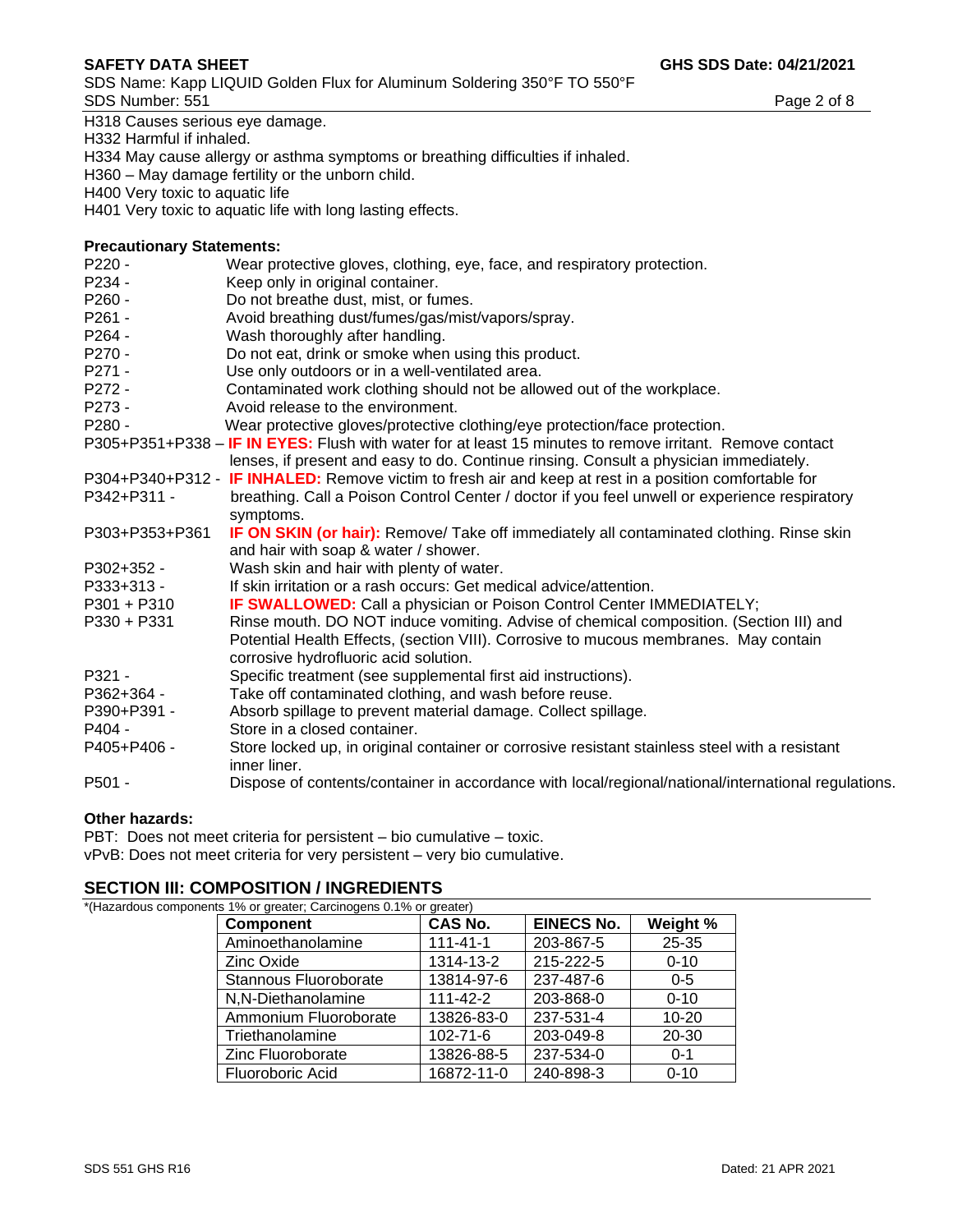SDS Name: Kapp LIQUID Golden Flux for Aluminum Soldering 350°F TO 550°F SDS Number: 551 Page 3 of 8

|             | <b>SECTION IV: FIRST AID MEASURES</b>                                                                                                                                                  |  |  |  |
|-------------|----------------------------------------------------------------------------------------------------------------------------------------------------------------------------------------|--|--|--|
| Ingestion:  | Call a physical or Poison Control Center IMMEDIATELY; Do not induce vomiting.                                                                                                          |  |  |  |
|             | Advise of chemical composition. (Section III) and Potential Health Effects, (section VIII).                                                                                            |  |  |  |
|             | Corrosive to mucous membranes. Rinse mouth with water.                                                                                                                                 |  |  |  |
| Skin:       | Take off contaminated clothing and shoes immediately. Wash off with soap and plenty of<br>water. If a rash or burn develops, consult a physician. Product is corrosive.                |  |  |  |
| Inhalation: | Terminate exposure and remove to fresh air. If fumes are inhaled, call physician<br>immediately. If breathing is difficult, give oxygen. If not breathing give artificial respiration. |  |  |  |
| Eves:       | Flush with water for at least 20 minutes to remove any residue. Get medical help NOW.<br>Blindness can result.                                                                         |  |  |  |
|             |                                                                                                                                                                                        |  |  |  |

# **SECTION V: FIRE FIGHTING MEASURES**

| Flash point $(^{\circ}F)$ :               | >275.                                                                                                                                             |
|-------------------------------------------|---------------------------------------------------------------------------------------------------------------------------------------------------|
| <b>Flammability Limits:</b>               | (in air, % by volume)                                                                                                                             |
|                                           | LEL: 1.6 estimated                                                                                                                                |
|                                           | UEL: 10.0 estimated                                                                                                                               |
| <b>Extinguisher Media:</b>                | Water spray, alcohol-resistant foam, dry chemical, or carbon dioxide.                                                                             |
| <b>Special Hazards:</b>                   | Toxic ammonia, boron oxides, or fluoride fumes. Oxides of nitrogen.<br>Hydrofluoric acid solution may be formed within water runoff.              |
| <b>Special Fire Fighting Procedures</b>   | Wear self-contained breathing apparatus. Fire fighters must wear fire<br>resistant personnel protective equipment & chemical resistant over suit. |
| <b>Unusual Fire and Explosion Hazards</b> | Avoid splashing this material and solutions of it onto personnel.<br>Hydrofluoric acid solution may be formed within water runoff.                |

# **SECTION VI: ACCIDENTAL RELEASE MEASURES**

Personal precautions, protective equipment and emergency procedures:

Wear respiratory protection. Avoid dust formation. Avoid breathing vapors, mist or gas. Ensure adequate ventilation. Evacuate personnel to safe areas. Avoid breathing dust. For personal protection see section 8.

Environmental precautions: Do not let product enter drains.

Methods and materials for containment and cleaning up: In case of accidental release or spill, immediately notify the appropriate authorities if required by Federal, State/Provincial and local laws and regulations. Soak up with inert absorbent material and dispose of as hazardous waste. Keep in suitable, closed containers for disposal. Keep in properly labeled containers. Prevent product from entering drains. Clean spill area thoroughly. Local authorities should be advised if significant spillages cannot be contained.

# **SECTION VII: HANDLING AND STORAGE**

Precautions to be taken in handling and storage:

- Store flux at temperatures 35<sup>°</sup>F to 100<sup>°</sup>F in original container, keep tightly closed and away from food. Containers which are opened must be carefully resealed and kept upright to prevent leakage.
- Hygroscopic.
- Wash hands thoroughly after handling to remove any residue.
- No eating or smoking in work area.
- Avoid contact with skin and eyes.
- Do not breathe fumes, vapor, or mist. Professionally wash contaminated clothing before re-use.
- Existing lung disorders will have increased toxic susceptibility.

# **SECTION VIII: EXPOSURE CONTROLS / PERSONAL PROTECTION**



Skin Protection: Wear protective gloves of Nitrile Rubber or Natural Rubber to protect hands and wrists. Handle with gloves. Gloves must be inspected prior to use. Use proper glove removal technique (without touching glove's outer surface) to avoid skin contact with this product. Dispose of contaminated gloves after use in accordance with applicable laws and good laboratory practices. Wash and dry hands.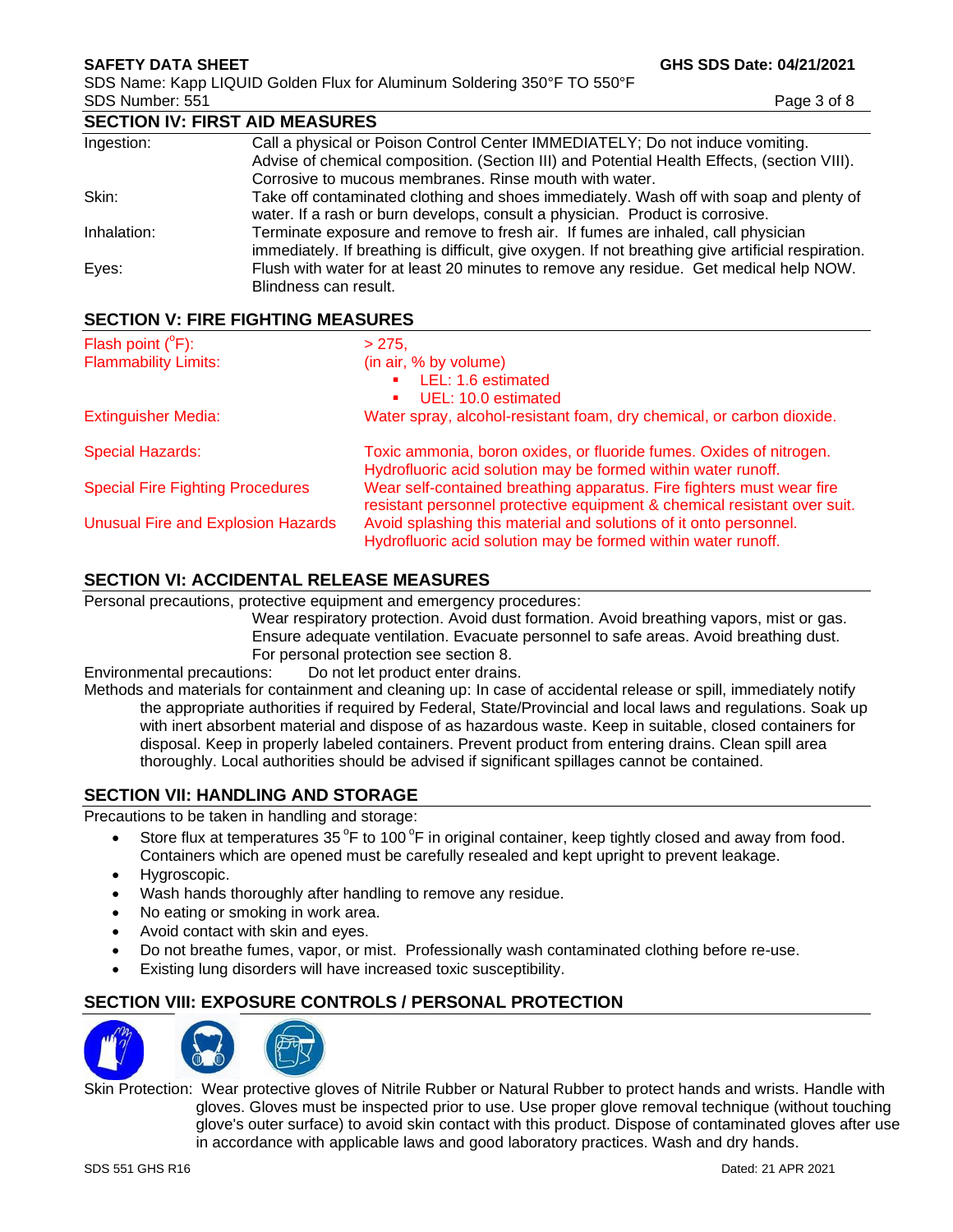SDS Name: Kapp LIQUID Golden Flux for Aluminum Soldering 350°F TO 550°F SDS Number: 551 Page 4 of 8

Respiratory Protection: If the work station is not properly ventilated to exhaust all fumes and dusts, use NIOSHapproved full face respirator with multipurpose combination (US) or type ABEK (EN 14387) respirator cartridges as a backup to engineering controls. If the respirator is the sole means of protection, use a full-face supplied air respirator. Use respirators and components tested and approved under appropriate government standards such as NIOSH (US) or CEN (EU).

Eye Protection: Chemical tight safety goggles or face shield and safety glasses. Use equipment for eye protection tested and approved under appropriate government standards such as NIOSH (US) or EN 166(EU).

Ventilation: Maintain air flow away from user to remove all fumes and vapors, so that the PEL is never exceeded. Adhere to Environmental regulations for exhausts. Conform to applicable regulatory statutes.

Other: Full protective equipment normally used in soldering (/applicable) operations so as to prevent any contact. Review operations to avoid contact with hazardous gas, liquids or solids. Do not let product enter drains.

| <b>Component</b>      | <b>CAS No.</b> | <b>EINECS No.</b> | <b>SARA III</b> | <b>OSHA PEL</b>                | <b>ACGIH TLV</b>               |
|-----------------------|----------------|-------------------|-----------------|--------------------------------|--------------------------------|
| Aminoethanolamine     | $111 - 41 - 1$ | 203-867-5         | $- - -$         | N/E                            | Hazard: Corrosive              |
| Zinc Oxide            | 1314-13-2      | 215-222-5         | < 10%           | 5.0 mg/m <sup>3</sup>          | 2.0 mg/m <sup>3</sup>          |
| Stannous Fluoroborate | 13814-97-6     | 237-487-6         | $---$           | 2.5 mg/m <sup>3</sup> as $F^*$ | 2.5 mg/m <sup>3</sup> as $F^*$ |
|                       |                |                   |                 |                                | 2.0 mg/m $3$ as Sn             |
| N,N-Diethanolamine    | 111-42-2       | 203-868-0         | $-- -$          |                                | 5.0 mg/m <sup>3</sup>          |
| N,N-Diethanolamine    | $111 - 42 - 2$ | 203-868-0         | $- - -$         | $- - -$                        | 1.0 mg/m <sup>3</sup> SKIN     |
| Ammonium Fluoroborate | 13826-83-0     | 237-531-4         | < 20%           | 2.5 mg/m <sup>3</sup> as $F^*$ | 2.5 mg/m <sup>3</sup> as $F^*$ |
| Triethanolamine       | $102 - 71 - 6$ | 203-049-8         | ---             | ---                            | 5.0 mg/m <sup>3</sup>          |
| Zinc Fluoroborate     | 13826-88-5     | 237-534-0         | $- - -$         | 2.5 mg/m <sup>3</sup> as $F^*$ | 2.5 mg/m <sup>3</sup> as $F^*$ |
| Fluoroboric Acid      | 16872-11-0     | 240-898-3         | $- - -$         | 2.5 mg/m <sup>3</sup> as $F^*$ | 2.5 mg/m <sup>3</sup> as $F^*$ |

**\*Ammonium Fluoborate:** 

• The PEL for fluoride as F is 2.5 mg/m<sup>3</sup>. Chronic fluoride absorption can result in osseous fluorosis, increased radiographic density of the bones and mottling of the teeth. Read OSHA 29 CFR 1910.1000, July 1, 1980, standard for fluorides.

• The PEL for boron oxide is: 10 mg/m<sup>3</sup>, B<sub>2</sub>O<sub>3</sub> as a fume. This compound when used as intended will generate fumes of boron oxide. Contact your industrial hygiene department.

### See also: 29 CFR 1910.132 - 29 CFR 1910.140. *Personal Protective Equipment* 29 CFR 1910.251 - 29 CFR 1910.257. *Welding, Cutting and Brazing*

# **SECTION IX: PHYSICAL AND CHEMICAL PROPERTIES**

| <b>Physical State:</b>                          | Viscous Liquid                                          |
|-------------------------------------------------|---------------------------------------------------------|
| Odor:                                           | Ammoniac                                                |
| Color:                                          | Yellow                                                  |
| Specific Gravity:                               | 1.3                                                     |
| Flash Point (@ 760 mmHg):                       | $>275^\circ$ F                                          |
| Solubility in Water $(100 = \text{complete})$ : | 100                                                     |
| Active Temperature Range:                       | Active between 350-550°F / 177-288°C                    |
| Percent volatiles by volume:                    | 8.6                                                     |
| pH:                                             | $10 - 11$                                               |
| Use:                                            | General purpose low temperature aluminum soldering flux |
|                                                 |                                                         |

# **SECTION X: STABILITY AND REACTIVITY**

Stability: Stable under recommended storage conditions. Conditions to avoid: Excessive heat; decomposes forming corrosive, skin penetrating, toxic gases Incompatibility (materials to avoid): Strong acids, bases cyanides, sulfides, strong oxidants. Hazardous Combustion / Decomposition: Toxic hydrofluoric acid, ammonia, and boron trifluoride.

# **SECTION XI: TOXICOLOGY INFORMATION**

## **Component toxicity**

| <b>Components</b>      | LC50/Inhalation/1h/Rat | LD50/Rabbit | LD50/Oral/Rat |
|------------------------|------------------------|-------------|---------------|
| Triethanolamine        | No Data                | No Data     | 5530 mg/kg    |
| N,N-Diethanolamine     | No Data                | 2000 mg/kg  | 4000 mg/kg    |
| Aminoethylethanolamine | No data                | 2200 mg/kg  | 3000 mg/kg    |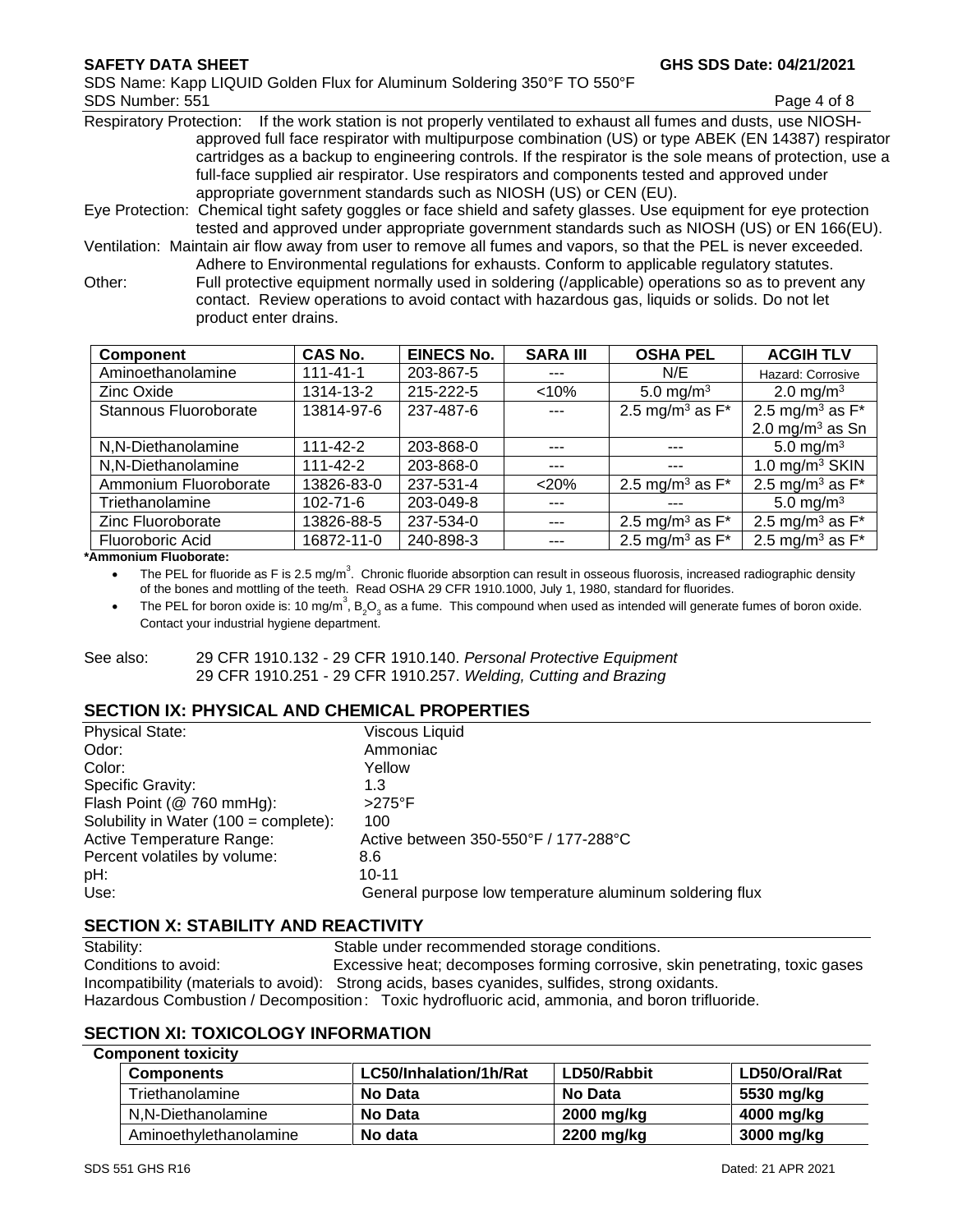## **Reproductive toxicity**

No data available

### **Chronic Toxicity and Carcinogenicity**

Based on information for component(s): Triethanolamine. Findings from a chronic skin painting study by NTP include liver tumors in mice. Mechanistic studies indicate that tumor formation is of questionable relevance to humans. Findings from a chronic N,N-Diethanolamine skin painting study by NTP include liver and kidney tumors in mice; no tumors were observed in rats. Mechanistic studies indicate that tumor formation is of questionable relevance to humans. A number of factors may have influenced the results and are being considered in their interpretation**.**

### **Carcinogenicity**:

Triethanolamine - IARC: 3 - Group 3: Not classifiable as to its carcinogenicity to humans (2,2',2''- Nitrilotriethanol)

N,N-Diethanolamine- IARC Possibly carcinogenic to humans.; 2B ACGIH Confirmed animal carcinogen with unknown relevance to humans.; Group A3

### **Developmental Toxicity**

For the major component(s): Has been toxic to the fetus in laboratory animals at doses toxic to the mother. However, the relevance of this to humans is unknown. Dose levels producing these effects were many times higher than any dose levels expected from exposure due to use.

### **Reproductive Toxicity**

For the minor component(s): In animals, effects have been reported on the following organs: Male reproductive organs. Repeated excessive exposures to high amounts may cause effects on testes and fertility in males.

#### **Genetic Toxicology**

Based on information for component(s): In vitro genetic toxicity studies were negative. Animal genetic toxicity studies were negative.

#### **Specific target organ toxicity - single exposure**

No data available

#### **Specific target organ toxicity - repeated exposure**

No data available

#### **Aspiration hazard**

No data available

#### **Additional Information**

Material is extremely destructive to tissue of the mucous membranes and upper respiratory tract, eyes, and skin, spasm, inflammation and edema of the larynx, spasm, inflammation and edema of the bronchi, pneumonitis, pulmonary edema, burning sensation, Cough, wheezing, laryngitis, Shortness of breath, Headache, Nausea.

Swallowing: Can cause damage to digestive system. Corrosive to mucous membranes. May cause salivation, nausea, vomiting, diarrhea, and abdominal pain. Fluoride ion can reduce serum calcium levels, possibly causing fatal hypocalcaemia. Systemic toxicity and shock.

Skin Absorption / Contact: None currently known. Fumes may penetrate / absorb into skin.

Inhalation: Highly irritating to respiratory system. Coughing & sneezing. Existing lung disorders will be aggravated. Inhalation may yield: chills, labored breathing, fevers, and unproductive cough. The fluoride ion may cause hypocalcaemia – calcium deficiency in the blood. Inflammation and necrosis of mucous membranes.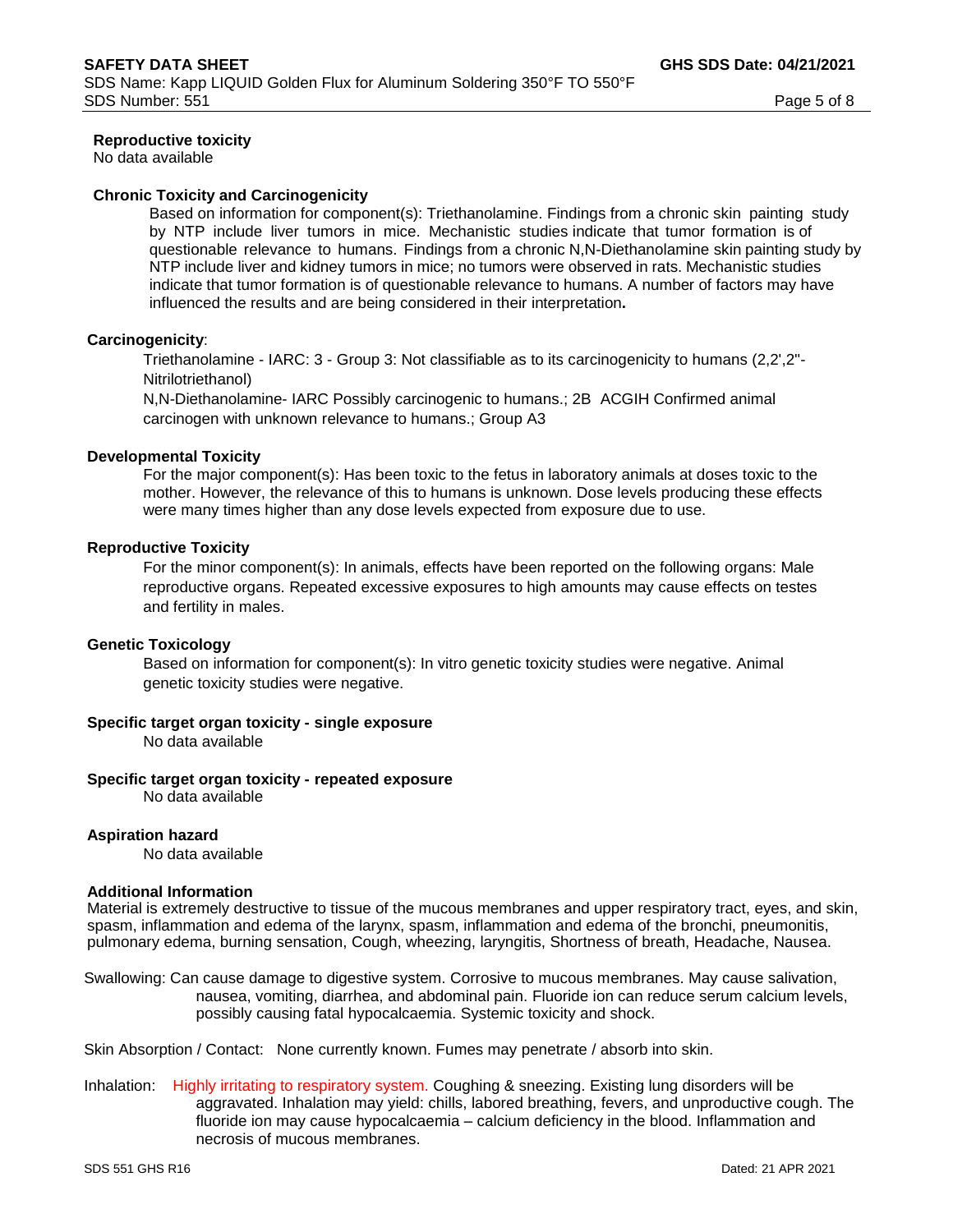Eye Contact: Strong irritation to eyes, tearing, burn of eye surface, corrosive to eyes. May cause blindness.

| $*0 =$ Insignificant | $1 =$ Slight | $2 =$ Moderate      | $3 = H$ iah       | $4 =$ Extreme  |
|----------------------|--------------|---------------------|-------------------|----------------|
|                      | Health       | <b>Flammability</b> | <b>Reactivity</b> | <b>Special</b> |
| <b>NFPA Rating</b>   |              |                     |                   |                |
| <b>HMIS Rating</b>   |              |                     |                   |                |

# **SECTION XII: ECOLOGY INFORMATION**

## **12.1 Toxicity**

Toxicity to fish LC50 - Danio rerio (zebra fish) - 2,600 mg/l - 96 h (OECD Test Guideline 203) Toxicity to daphnia and other aquatic invertebrates - EC50 - Daphnia magna (Water flea) - > 100 mg/l Remarks: Information given is based on data on the components and the ecotoxicology of similar products. Toxicity to algae NOEC - Pseudokirchneriella subcapitata (green algae) - > 100 mg/l – 72 hr. Remarks: Information given is based on data on the components and the eco-toxicology of similar products.

# **12.2 Persistence and degradability**

Material is readily biodegradable. Passes OECD test(s) for ready biodegradability. Indirect Photo degradation with OH Radicals Rate Constant Atmospheric Half-life Method 1.20E-10 cm3/s 1.1 h Estimated OECD Biodegradation Tests: Biodegradation Exposure Time Method > 97 % 28 d OECD 301F Test

## **12.3 Bio-accumulative potential**

No data available

## **12.4 Mobility in soil**

Potential for mobility in soil is very high (Koc between 0 and 50). Given its very low Henry's constant, volatilization from natural bodies of water or moist soil is not expected to be an important fate process. Henry's Law Constant (H): 8.8E-10 atm\*m<sup>3</sup>/mole; 25 °C Estimated Partition coefficient, n-octanol/water (log Pow): -1.46 Measured Partition coefficient, soil organic carbon/water (Koc): 3.5 Estimated

#### **12.5 Results of PBT and vPvB assessment**

PBT/vPvB assessment not available as chemical safety assessment not required/not conducted.

#### **12.6 Other adverse effects**

No data available

# **SECTION XIII: DISPOSAL CONSIDERATION**

Waste Disposal Method

- Must not be disposed of together with household garbage. Do not allow product to reach sewage system.
- Disposal must be made according to official regulations. Dispose of according to federal, state, local, international, and OSHA regulations. Offer surplus and non-recyclable solutions to a licensed disposal company. Contact a licensed professional waste disposal service to dispose of this material. Dissolve or mix the material with a combustible solvent and burn in a chemical incinerator equipped with an afterburner and scrubber.
- Dispose of contaminated packaging as unused product.

# **SECTION XIV: TRANSPORT INFORMATION**

# **US Department of Transportation – GROUND ONLY**

Proper shipping name: Corrosive Liquid, N.O.S.(Aminoethylethanolamine, Ammonium Fluoborate) Hazard Class: 8 ID & Packing Group Number: UN 1760, PG II ERG Guide Number: 154 Marine Pollutant: No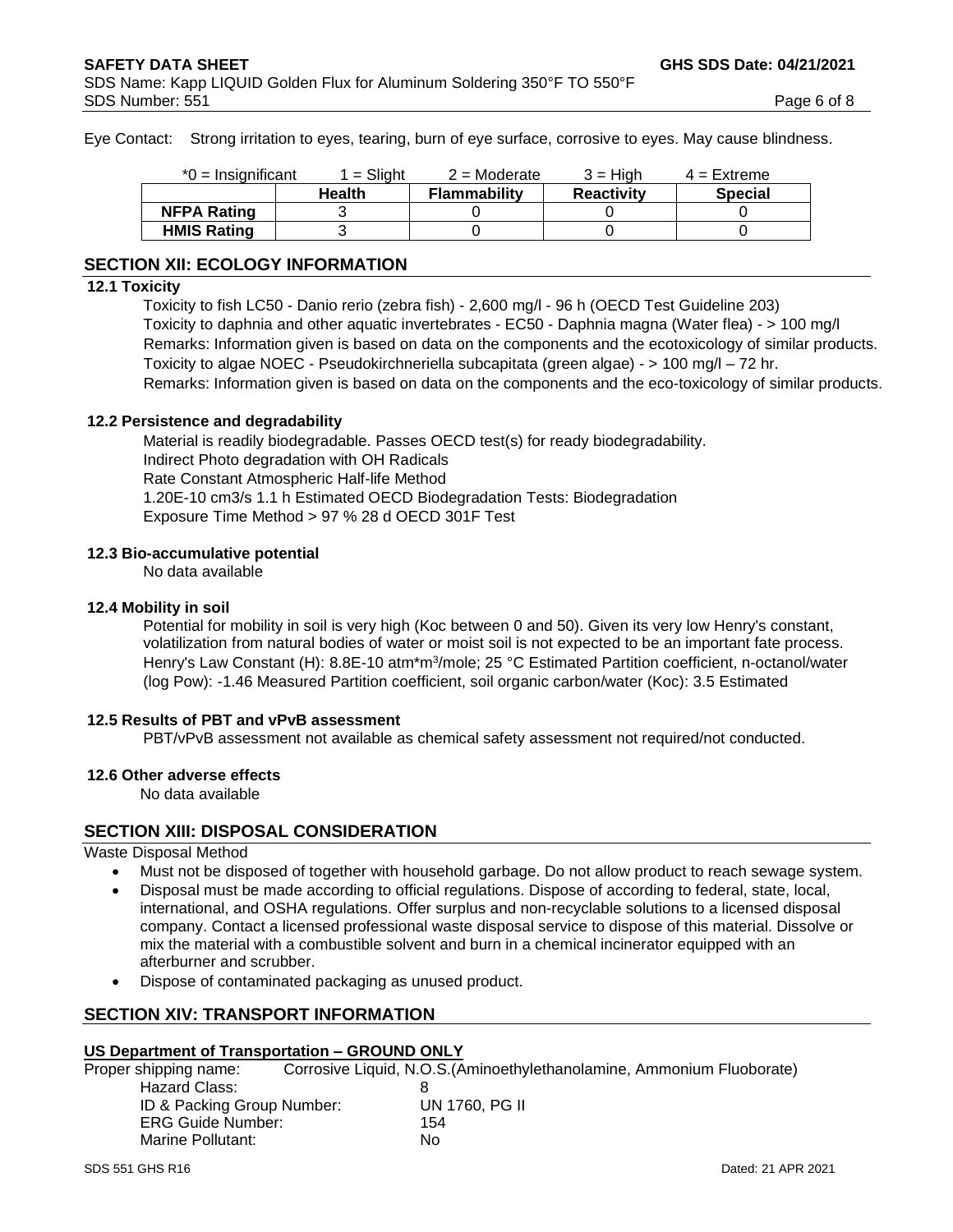SDS Name: Kapp LIQUID Golden Flux for Aluminum Soldering 350°F TO 550°F SDS Number: 551 Page 7 of 8

Reportable Quantity: None

# **International Air Transportation (ICAO/IATA):**

Proper shipping name: Corrosive Liquid NOS (aminoethylethanolamine, Ammonium Flouroborate UN No.: 1760 ammonium 1760 ammonium et al. et al. et al. et al. et al. et al. et al. et al. et al. e Packaging Groups: II Hazard Class: 8 Hazard labels: Corrosive IATA PKG Inst# 855, Cargo Aircraft Only ERG Guide Number: 154

# **International Maritime Organization (IMO/IMDG):**

| Proper Shipping name:           | Corrosive Liquid NOS (aminoethylethanolamine, ammonium fluoroborate) |
|---------------------------------|----------------------------------------------------------------------|
| UN $No.$ :                      | 1760                                                                 |
| Packaging Groups:               |                                                                      |
| Hazard Class:                   |                                                                      |
| Hazard labels:                  | Corrosive                                                            |
| <b>IMDG</b> – Marine Pollutant: | N٥                                                                   |

# **SECTION XV: REGULATORY INFORMATION**

# **SARA Title III 313 Reportable Substances**

This product contains the following chemicals which are subject to the reporting requirements of the Act and of Tittle 40 of the Code of Federal Regulations, Part 372

| <b>Chemical</b>    | <b>CAS No.</b> | % by Weight | Section 311/312 Categories |
|--------------------|----------------|-------------|----------------------------|
| Zinc Compounds     | N982           | - 11        | Acute Health Hazard        |
| N.N-Diethanolamine | 111-42-2       | 5           | Acute Health Hazard        |

# **SARA Title III Section 311/312 Hazard Categories**

Acute Health Hazard

# **CERCLA Section 103**

This product contains the following substances which are subject to CERCLA Section 103 reporting requirements and which are listed on 40 CFR 302.4: N,N-Diethanolamine 111-42-2

# **Toxic Substance Control Act (TSCA)**

If listed below, non-proprietary substances are subject to export notification Section 12 (b) of TSCA: None listed

# **State Regulations (RTK)**

**Pennsylvania and New Jersey Right to Know Components:**

| Component                | CAS No.        |
|--------------------------|----------------|
| Fluoroboric Acid         | 16872-11-0     |
| Ammonium Fluoroborate    | 13826-83-0     |
| N,N-Diethanolamine       | 111-42-2       |
| Triethanolamine          | 102-71-6       |
| <b>Zinc Oxide</b>        | 1314-13-2      |
| Aminoethylamino) ethanol | $111 - 41 - 1$ |

# **California Proposition 65**

This product contains a chemical known in the State of California to cause cancer: N,N-Diethanolamine, CAS 111-42-2. More information at [www.P65Warnings.ca.gov.](http://www.p65warnings.ca.gov/)